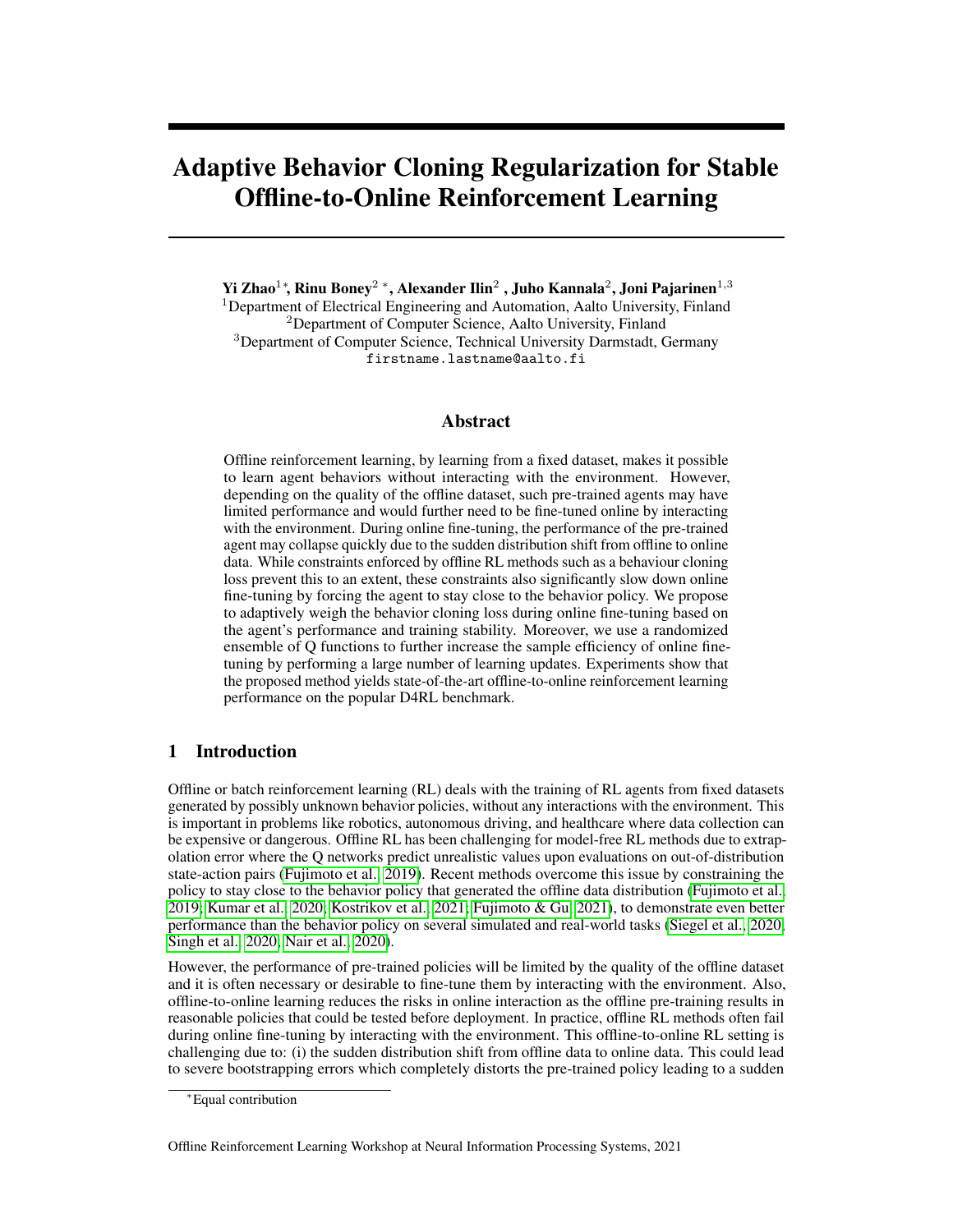performance drop from the very beginning of online fine-tuning, and (ii) constraints enforced by offline RL methods on the policy to stay close to the behavior policy. While these constraints help in dealing with the sudden distribution shift they significantly slow down online fine-tuning from newly collected samples.

We propose to adaptively weigh the offline RL constraints such as behavior cloning loss during online fine-tuning. This could prevent sudden performance collapses due to the distribution shift while also enabling sample-efficient learning from the newly collected samples. We propose to perform this adaptive weighing according to the agent's performance and the training stability. We start with TD3+BC, a simple offline RL algorithm recently proposed by Fujimoto  $\&$  Gu [\(2021\)](#page-10-1) which combines TD3 [\(Fujimoto et al., 2018\)](#page-10-2) with a simple behavior cloning loss, weighted by an  $\alpha$ hyperparameter. We adaptively weigh this  $\alpha$  hyperparameter using a control mechanism similar to the proportional–derivative (PD) controller. The  $\alpha$  value is decided based on two components: the difference between the moving average return and the target return (proportional term) as well as the difference between the current episodic return and the moving average return (derivative term).

We demonstrate that these simple modifications lead to stable online fine-tuning after offline pretraining on datasets of different quality. We also use a randomized ensemble of Q functions [\(Chen](#page-10-3) [et al., 2021\)](#page-10-3) to further improve the sample-efficiency. We attain state-of-the-art online fine-tuning performance on locomotion tasks from the popular D4RL benchmark.

# 2 Related Work

Offline RL. Offline RL aims to learn a policy from pre-collected fixed datasets without interacting with the environment [\(Lange et al., 2012;](#page-11-4) [Agarwal et al., 2020;](#page-9-0) [Fujimoto et al., 2019;](#page-10-0) [Kumar et al.,](#page-11-5) [2019;](#page-11-5) [Nachum et al., 2019;](#page-11-6) [Siegel et al., 2020;](#page-11-2) [Levine et al., 2020;](#page-11-7) [Peng et al., 2019\)](#page-11-8). Off-policy RL algorithms allow for reuse of off-policy data [\(Konda & Tsitsiklis, 2000;](#page-11-9) [Degris et al., 2012;](#page-10-4) [Haarnoja](#page-10-5) [et al., 2018;](#page-10-5) [Silver et al., 2014;](#page-11-10) [Lillicrap et al., 2015;](#page-11-11) [Fujimoto et al., 2018;](#page-10-2) [Mnih et al., 2015\)](#page-11-12) but they typically fail when trained offline on a fixed dataset, even if it's collected by a policy trained using the same algorithm [\(Fujimoto et al., 2019;](#page-10-0) [Kumar et al., 2019\)](#page-11-5). In actor-critic methods, this is due to extrapolation error of the critic network on out-of-distribution state-action pairs [Levine et al.](#page-11-7) [\(2020\)](#page-11-7). Offline RL methods deal with this by constraining the policy to stay close to the behavioral policy that collected the offline dataset. BRAC [\(Wu et al., 2019\)](#page-12-1) achieves this by minimizing the Kullback-Leibler divergence between the behavior policy and the learned policy. BEAR [\(Kumar](#page-11-5) [et al., 2019\)](#page-11-5) minimizes the MMD distance between the two policies. TD3+BC (Fujimoto  $\&$  Gu, [2021\)](#page-10-1) proposes a simple yet efficient offline RL algorithm by adding an additional behavior cloning loss to the actor update. Another class of offline RL methods learns conservative Q functions, which prevents the policy network from exploiting out-of-distribution actions and forces them to stay close to the behavior policy. CQL [\(Kumar et al., 2020\)](#page-11-0) changes the critic objective to also minimize the Q function on unseen actions. Fisher-BRC [\(Kostrikov et al., 2021\)](#page-11-1) achieves conservative Q learning by constraining the gradient of the Q function on unseen data. Model-based offline RL methods [\(Yu et al., 2020;](#page-12-2) [Kidambi et al., 2020\)](#page-10-6) train policies based on the data generated by ensembles of dynamics models learned from offline data, while constraining the policy to stay within samples where the dynamics model is certain. In this paper, we focus on offline-to-online RL with the goal of stable and sample-efficient online fine-tuning from policies pre-trained on offline datasets of different quality.

**Offline pre-training in RL.** Pre-training has been vastly investigated in the machine learning community from computer vision [\(Sharif Razavian et al., 2014;](#page-11-13) [Donahue et al., 2014;](#page-10-7) [Yosinski et al., 2014\)](#page-12-3) to natural language processing [\(Devlin et al., 2018;](#page-10-8) [Turian et al., 2010\)](#page-12-4). Offline pre-training in RL could enable deployment of RL methods in domains where data collection can be expensive or dangerous. [\(Silver et al., 2016;](#page-12-5) [Gupta et al., 2019;](#page-10-9) [Rajeswaran et al., 2017\)](#page-11-14) pre-train the policy network with imitation learning to speed up RL. QT-opt [\(Kalashnikov et al., 2018\)](#page-10-10) studies vision-based object manipulation using a diverse and large dataset collected by seven robots over several months and fine-tune the policy with 27K samples of online data. However, these methods pre-train using diverse, large, or expert datasets and it is also important to investigate the possibility of pre-training from offline datasets of different quality. [Yang & Nachum](#page-12-6) [\(2021\)](#page-12-6); [Ajay et al.](#page-9-1) [\(2020\)](#page-9-1) use offline pre-training to accelerate downstream tasks. AWAC [\(Nair et al., 2020\)](#page-11-3) and Balanced Replay [Lee et al.](#page-11-15) [\(2021\)](#page-11-15) are recent works that also focus on offline-to-online RL from datasets of different quality. AWAC updates the policy network such that it is constrained during offline training while not too conservative during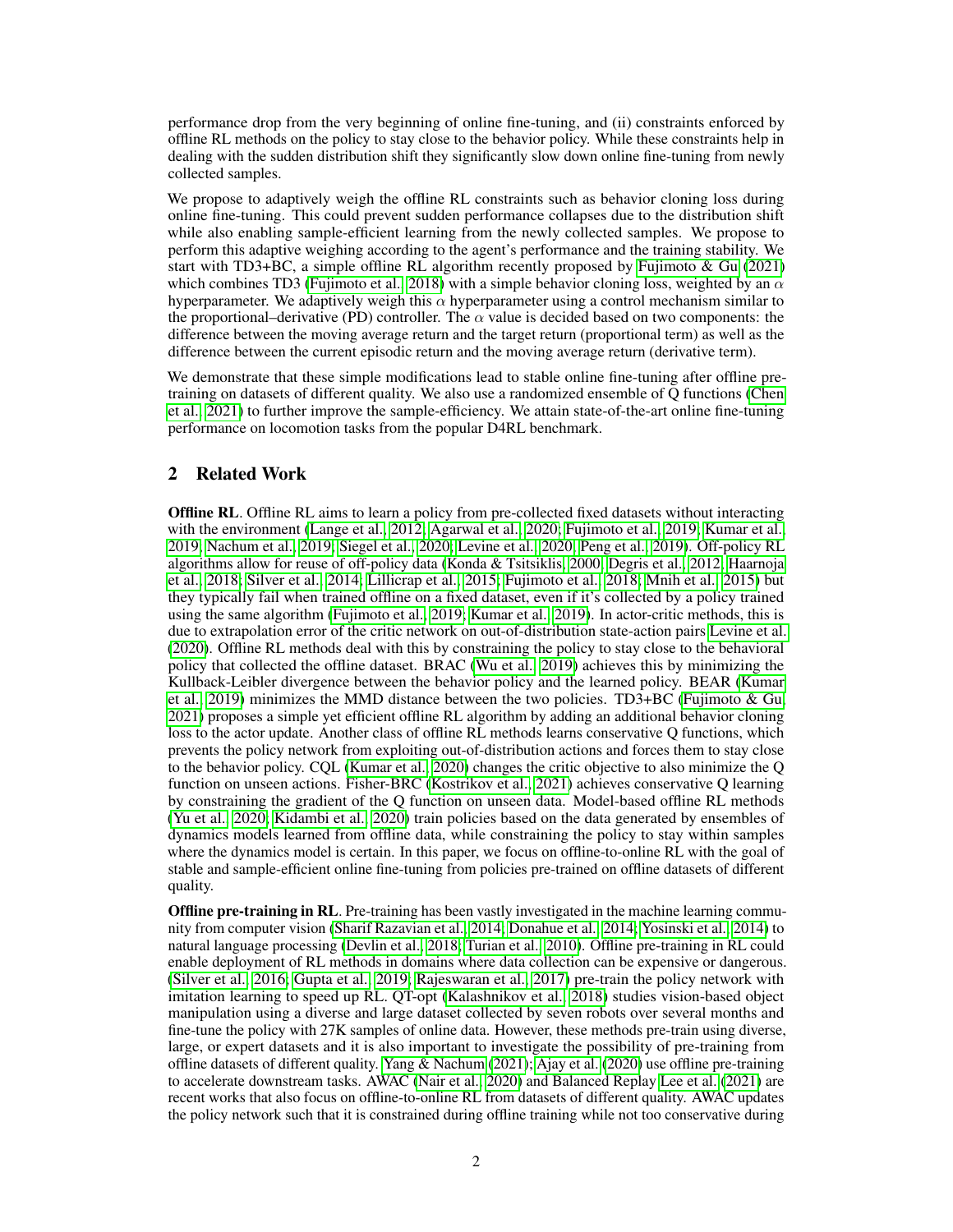fine-tuning. Balanced Replay trains an additional neural network to prioritize samples in order to effectively use new data as well as near-on-policy samples in the offline dataset. We compare with AWAC and Balanced Replay to attain state-of-the-art offline-to-online RL performance on the popular D4RL benchmark.

Ensembles in RL. Ensemble methods are widely used for better performance in RL [\(Faußer &](#page-10-11) [Schwenker, 2015;](#page-10-11) [Osband et al., 2016;](#page-11-16) [Chua et al., 2018;](#page-10-12) [Janner et al., 2019\)](#page-10-13). In model-based RL, PETS [\(Chua et al., 2018\)](#page-10-12) and MBPO [\(Janner et al., 2019\)](#page-10-13) use probabilistic ensembles to effectively model the dynamics of the environment. In model-free RL, ensembles of Q functions have been shown to improve performance [\(Anschel et al., 2017;](#page-10-14) [Lan et al., 2020\)](#page-11-17). REDQ [\(Chen et al., 2021\)](#page-10-3) learns a randomized ensemble of Q functions to achieve similar sample efficiency as model-based methods without learning a dynamic model. We utilize REDQ in this work for improved sampleefficiency during online fine-tuning. Specific to offline RL, REM [\(Agarwal et al., 2020\)](#page-9-0) uses random convex combinations of multiple Q-value estimates to calculate the Q targets for effective offline RL on Atari games. MOPO [\(Yu et al., 2020\)](#page-12-2) uses probabilistic ensembles from PETS to learn policies from offline data using uncertainty estimates based on model disagreement. MBOP [\(Argenson &](#page-10-15) [Dulac-Arnold, 2020\)](#page-10-15) uses ensembles of dynamic models, Q functions, and policy networks to get better performance on locomotion tasks. Balanced Replay [\(Lee et al., 2021\)](#page-11-15) uses ensembles of pessimistic Q functions to mitigate instability caused by distribution shift in offline-to-online RL. While ensembling of Q functions has been studied by several prior works [\(Lan et al., 2020;](#page-11-17) [Chen](#page-10-3) [et al., 2021\)](#page-10-3), we combine it with behavioral cloning loss for the purpose of robust and sample-efficient offline-to-online RL.

Adaptive balancing of multiple objectives in RL. [Ball et al.](#page-10-16) [\(2020\)](#page-10-16) train policies using learned dynamics models with the objective of visiting states that most likely lead to subsequent improvement in the dynamics model, using active online learning. They adaptively weigh the maximization of cumulative rewards and minimization of model uncertainty using an online learning mechanism based on exponential weights algorithm. In this paper, we focus on offline-to-online RL using model-free methods and propose to adaptively weigh the maximization of cumulative rewards and a behavioral cloning loss. Exploration of other online learning algorithms such as exponential weights algorithm is a line of future work.

# 3 Background

## 3.1 Reinforcement Learning

Reinforcement learning (RL) deals with sequential decision making to maximize cumulative rewards. RL problems are often formalized as Markov decision processes (MDPs). An MDP consists of a set of states S, a set of actions A, a transition dynamics  $s_{t+1} \sim p(\cdot|s_t, a_t)$  that represents the probability of transitioning to a state  $s_{t+1}$  by taking action  $a_t$  in state  $s_t$  at timestep t, a scalar reward function  $r_t = R(\boldsymbol{s}_t, \boldsymbol{a}_t)$ , and a discount factor  $\gamma \in [0, 1]$ .

A policy function  $\pi$  of an RL agent is a mapping from states to actions and defines the behavior of the agent. The value function  $V_\pi(s)$  of a policy  $\pi$  is defined as the expected cumulative rewards from state s:  $V^{\pi}(s) = \mathbb{E}[\sum_{t=0}^{\infty} \gamma^{t} R(s_t, a_t) | s_0 = s]$ , where the expectation is taken over state transitions  $s_{t+1} \sim p(\cdot | s_t, a_t)$  and policy function  $a_t \sim \pi(s_t)$ . Similarly, the state-action value function  $Q^{\pi}(s, a)$  is defined as the expected cumulative rewards after taking action a in state s:  $Q^{\pi}(s, a) = \mathbb{E}[\sum_{t=0}^{\infty} \gamma^t R(s_t, a_t) | s_0 = s, a_0 = a]$ . The goal of RL is to learn an optimal policy function  $\pi_{\theta}$  with parameters  $\theta$ , that maximizes the expected cumulative rewards:

$$
\pi_{\theta} = \argmax_{\theta} \mathbb{E}_{\boldsymbol{s} \sim \mathcal{S}} \Big[ V^{\pi_{\theta}}(\boldsymbol{s}) \Big] = \argmax_{\theta} \mathbb{E}_{\boldsymbol{s} \sim \mathcal{S}} \Big[ Q^{\pi_{\theta}}(\boldsymbol{s}, \pi_{\theta}(\boldsymbol{s})) \Big].
$$

We use the TD3 algorithm for reinforcement learning [\(Fujimoto et al., 2018\)](#page-10-2). TD3 is an actor-critic method that alternatingly trains: (i) the critic network  $Q_{\phi}$  to estimate the  $Q^{\pi_{\theta}}(s, a)$  values of the policy network  $\pi_{\theta}$ , and (ii) the policy network to produce actions that maximize the Q function:  $\nabla_{\theta} Q_{\phi}(\mathbf{s}, \pi_{\theta}(\mathbf{s})).$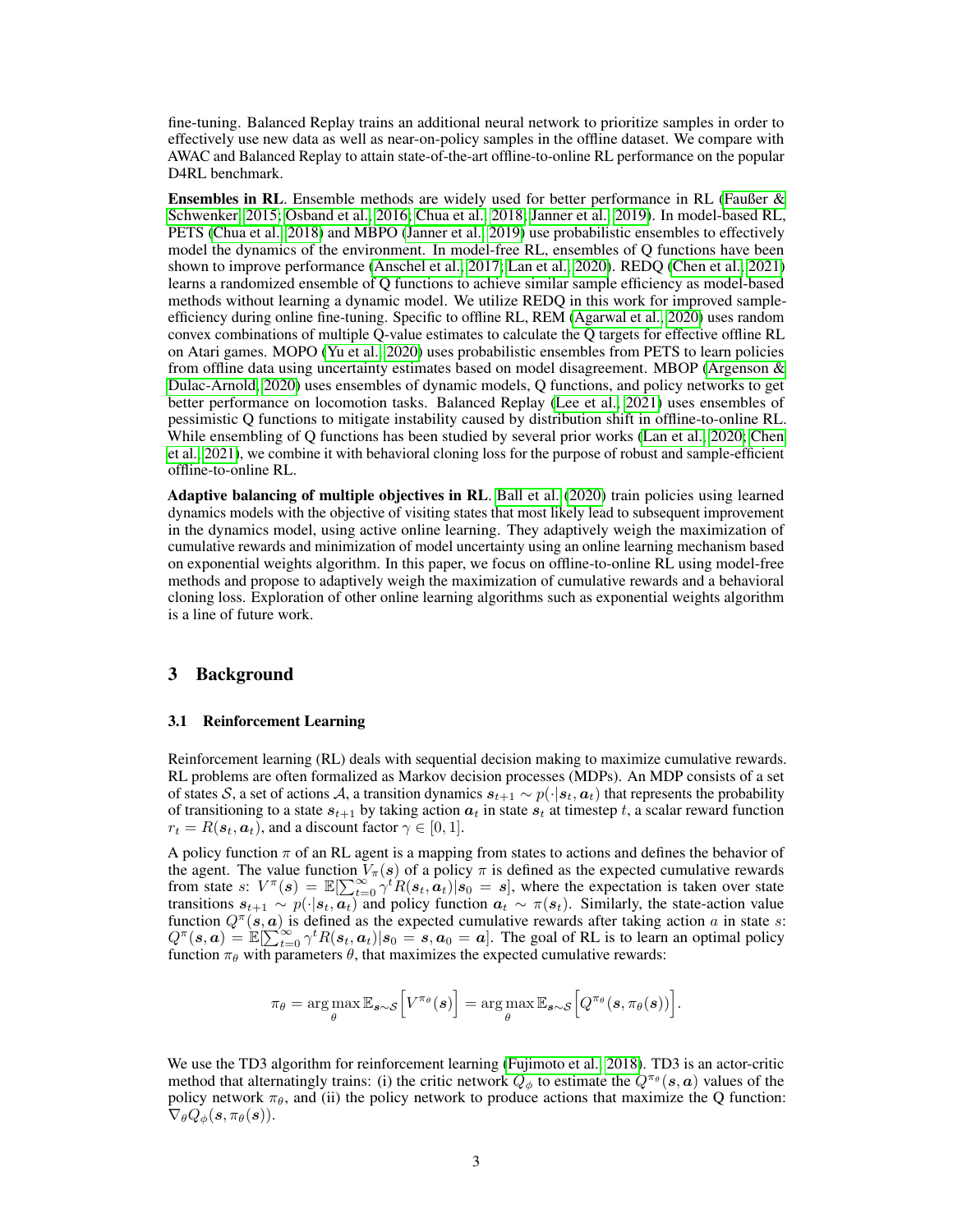#### 3.2 Offline Pre-training

Offline reinforcement learning or batch reinforcement learning assumes that the agent is not able to interact with the environment but is given a fixed dataset  $D$  of  $(s, a, r, s')$  tuples to learn from. The data is assumed to be collected by an unknown behavioural policy (or a collection of policies).

The problem with using actor-critic methods for offline RL is extrapolation error due to the evaluation of the critic network on the next state and next action values  $\hat{Q}(\mathbf{s}', \mathbf{a}')$  to compute the temporal difference error. Here the next action  $a'$  is sampled from the policy network  $a' \sim \pi_{\theta}(s')$  and this could lead to out-of-distribution evaluations of the critic network. This is problematic as erroneous predictions of the critic on unfamiliar actions could be propagated to other critic predictions due to bootstrapping in temporal difference learning. This will also lead to the policy network preferring actions with unrealistic value predictions. This problem can be overcome either by constraining the policy network to stay close to the data distribution (Fujimoto  $\&$  Gu, 2021) or by enforcing conservative estimates of the critic network on out-of-distribution samples [\(Kumar et al., 2020\)](#page-11-0).

<span id="page-3-0"></span>[Fujimoto & Gu](#page-10-1) [\(2021\)](#page-10-1) propose TD3+BC, a simple offline RL algorithm that regularizes policy learning in TD3 with a behavior cloning loss that constraints the policy actions to stay close to the actions in the offline dataset  $D$ . This is achieved by adding a behavior cloning term to the policy loss:

$$
\pi_{\theta} = \arg \max_{\theta} \mathbb{E}_{(\mathbf{s}, \mathbf{a}) \sim \mathcal{D}} \left[ \bar{Q}(\mathbf{s}, \pi_{\theta}(\mathbf{s})) - \alpha (\pi_{\theta}(\mathbf{s}) - \mathbf{a})^2 \right]
$$
(1)

where  $\alpha$  is a weighing hyperparameter and

$$
\bar{Q}(\bm{s},\pi_{\theta}(\bm{s})) = \frac{Q(\bm{s},\pi_{\theta}(\bm{s}))}{\frac{1}{N}\sum_{\bm{s}_i,\bm{a}_i}Q(\bm{s}_i,\bm{a}_i)}
$$

normalizes the Q values which help in balancing both losses. The sum in the denominator is taken over a mini-batch and the gradients do not flow through the critic term in the denominator.

## 4 Online Fine-tuning

RL agents trained from offline data tend to have limited performance and would further need to be fine-tuned online by interacting with the environment. During online fine-tuning, the performance of the pre-trained agent may collapse quickly due to the sudden distribution shift from offline data to online data. Keeping the constrain used in offline pre-training, such as in Equation [1,](#page-3-0) could mitigate the collapse. However, this will force the policy to stay close to the behavior policy (used to collect the dataset), thus leads to slow improvement. In this section, we describe the two components of our online-tuning algorithm that enables stable and sample-efficient online fine-tuning.

## 4.1 Adaptive Weighing of Behavior Cloning Loss

The most straightforward way to fine-tune the pre-trained policy is by just removing the constrains used in offline pre-training. For example, Balanced Replay [\(Lee et al., 2021\)](#page-11-15) uses CQL [\(Kumar](#page-11-0) [et al., 2020\)](#page-11-0) during offline pre-training and uses SAC [\(Haarnoja et al., 2018\)](#page-10-5) in fine-tuning. However, this strategy often leads to a performance collapse at the beginning of fine-tuning, as shown in Fig. [1](#page-4-0) (with  $\alpha = 0$ ) and the TD3-ft in Fig. [2.](#page-6-0) In the TD3+BC algorithm we consider in this paper, an  $\alpha$  hyperparameter is used to balance the RL objective and the behaviour cloning term which constrains the policy to stay close to the behavior policy (see Equation [1\)](#page-3-0). We use  $\alpha_{\text{offline}}$  and  $\alpha_{\text{online}}$ to distinguish the  $\alpha$  hyperparameter value used during offline and online training respectively. By default, we use  $\alpha_{\text{offline}} = 0.4$  in all our experiments. We use  $\alpha_{\text{online}} = 0.4$  for TD3+BC and we observe that this prevents sudden performance drops at the initial steps of online fine-tuning, at the cost of very slow learning due to the strong behavior cloning constraint. On the other hand, setting  $\alpha_{\text{online}} = 0$  leads to sample-efficient learning on some tasks at the cost of complete instability in other tasks. This is due to the sudden distribution shift causing the policy network to change significantly.

In Fig. [1,](#page-4-0) we present the influence of  $\alpha_{\text{online}}$  on the TD3+BC during fine-tuning by trying different values of  $\alpha_{\text{online}}$  from [0.0, 0.1, 0.3]. We can clearly see that using the behavior cloning loss with proper  $\alpha_{\text{online}}$  enables stable fine-tuning. However, the value of  $\alpha_{\text{online}}$  depends on the quality of the offline dataset and has significant influence of the fine-tuning performance. For example,  $\alpha_{\text{online}} = 0$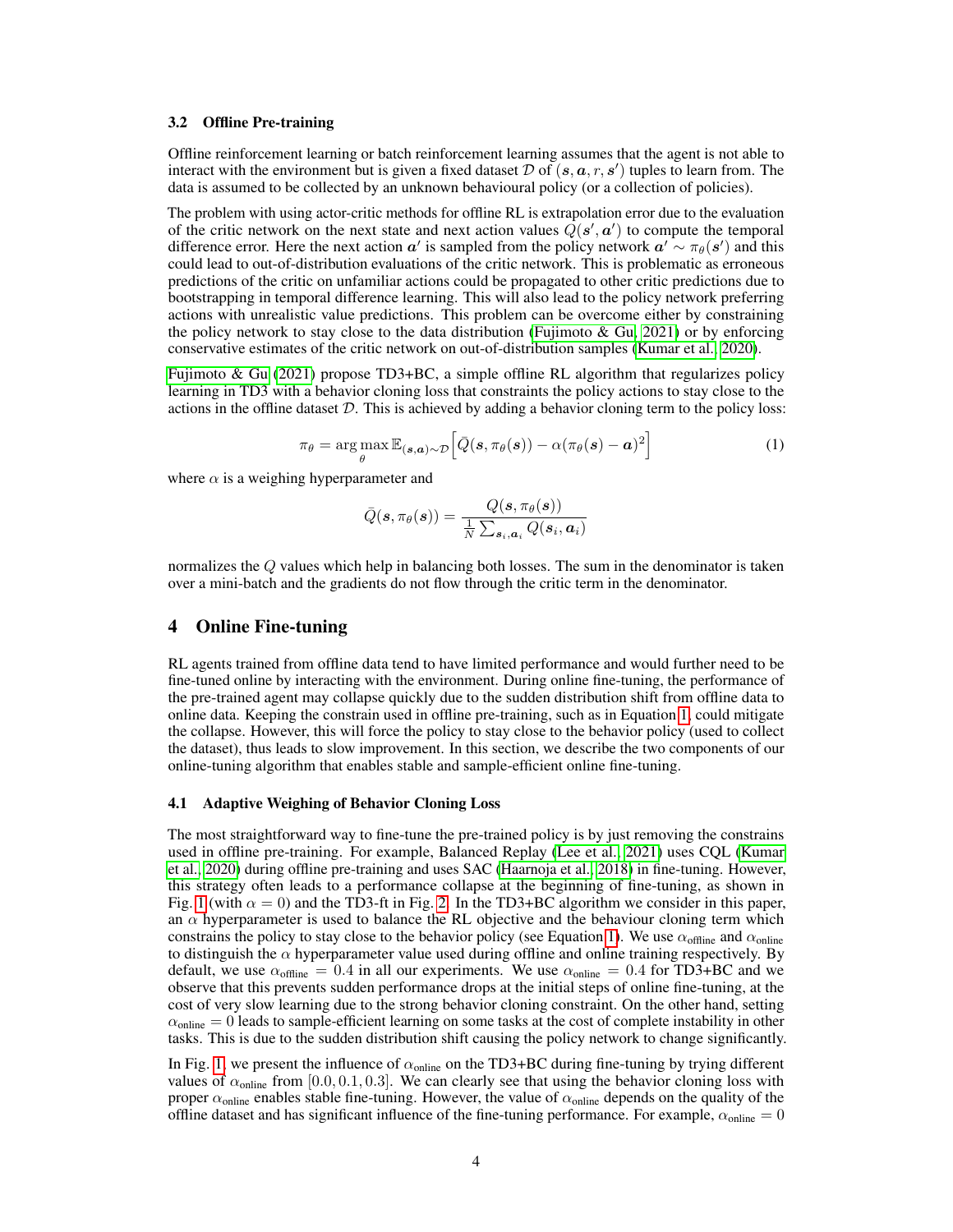

<span id="page-4-0"></span>Figure 1: Results of online fine-tuning on the D4RL benchmark using TD3+BC with different  $\alpha_{\text{online}}$ hyperparameters. We plot the mean and standard deviation across 3 runs. Using the behavior cloning loss with proper  $\alpha_{\text{online}}$  enables the stable fine-tuning. But the optimal value of  $\alpha_{\text{online}}$  differs between datasets.

fits well on the Hopper-Random task while causes immediate collapse on Hopper-Medium and Hopper-Medium-Expert tasks.

In our experiments, we found that when the offline dataset has narrow distribution or when the policy has already converged to a desired performance (comparable to the expert), it is usually beneficial to maintain a higher  $\alpha_{\text{online}}$ . When the data distribution is broader or when we still need to improve the agent by a large margin, a smaller  $\alpha_{\text{online}}$  works better. During experiments, we can not find a single  $\alpha_{\text{online}}$  that is suitable for all tasks and its value needs to be tuned carefully per tasks, which makes this method hard to be used in practice.

To solve this problem, we propose to adapt the weight of the behavior cloning loss according to two factors: (i) the difference between the moving average return and the target return, and (ii) the difference between the current episodic return and the moving average return. We adaptively change the  $\alpha$ <sub>online</sub> hyperparameter as:

<span id="page-4-1"></span>
$$
\Delta(\alpha_{\text{online}}) = K_P \cdot (R_{\text{avg}} - R_{\text{target}}) + K_D \cdot \max(0, R_{\text{avg}} - R_{\text{current}}) \tag{2}
$$

where we constrain  $\alpha_{\text{online}}$  between 0 and 0.4 (the value used during offline pre-training).  $R_{\text{current}}$  and  $R_{\text{avg}}$  are normalized following the return normalization procedure used in D4RL.  $R_{\text{target}}$  is the target episodic return, which we set as 1.05 (corresponding to the expert policy) for all tasks.  $K_P$  controls how fast we decrease the  $\alpha_{\text{online}}$  according to current performance and  $K_D$  determines how fast we increase the  $\alpha$ <sub>online</sub> when the performance drops. Intuitively, when the agent's performance reaches the target episodic return, we try to maintain it during fine-tuning. But when the agent's performance is low, we decrease the  $\alpha_{\text{online}}$  to allow the agent improving further. The second term increases the  $\alpha_{\text{online}}$  when performance drops during training to mitigate performance collapse. Equation [2](#page-4-1) allows for adaptive weighing of the behavior cloning loss throughout online fine-tuning. This learning algorithm can automatically adjust the constraint enforced by the behavior cloning loss.

After offline pre-training the replay buffer is filled with offline samples and during online fine-tuning, they are slowly replaced by online samples. Uniformly sampling mini-batches from this replay buffer for online fine-tuning is inefficient as it is dominated by offline samples. After offline learning we simply remove 95% of random offline samples from the replay buffer to deal with this problem. Our results show that the data down-sampling allows efficient usage of novel data without destroying the training.

#### 4.2 Randomized Ensembles of Critic Networks

We propose to use an ensemble of O functions to better deal with the distribution shift from offline pre-training and to improve the sample-efficiency of online fine-tuning. We use the Randomized Ensembled Double Q-learning (REDQ) method proposed by [Chen et al.](#page-10-3) [\(2021\)](#page-10-3) to learn an ensemble of critic networks.

The critic network is trained to satisfy the Bellman equation:  $Q^{\pi}(s, a) = r + \gamma Q^{\pi}(s', \pi_{\theta}(s'))$ . REDQ maintains an ensemble of  $N$  critic networks and randomly samples  $M$  networks for each critic update. Given a mini-batch B of B transitions  $(s, a, r, s')$ , all critic networks in the ensemble are updated towards the same target:

<span id="page-4-2"></span>
$$
\nabla_{\phi_i} \frac{1}{|B|} \sum_{(\mathbf{s}, \mathbf{a}, r, \mathbf{s}') \in \mathcal{B}} \left( Q_{\phi_i}(\mathbf{s}, \mathbf{a}) - r - \gamma \min_{i \in \mathcal{M}} Q_{\phi_i}(\mathbf{s}', \mathbf{a}') \right)^2 \tag{3}
$$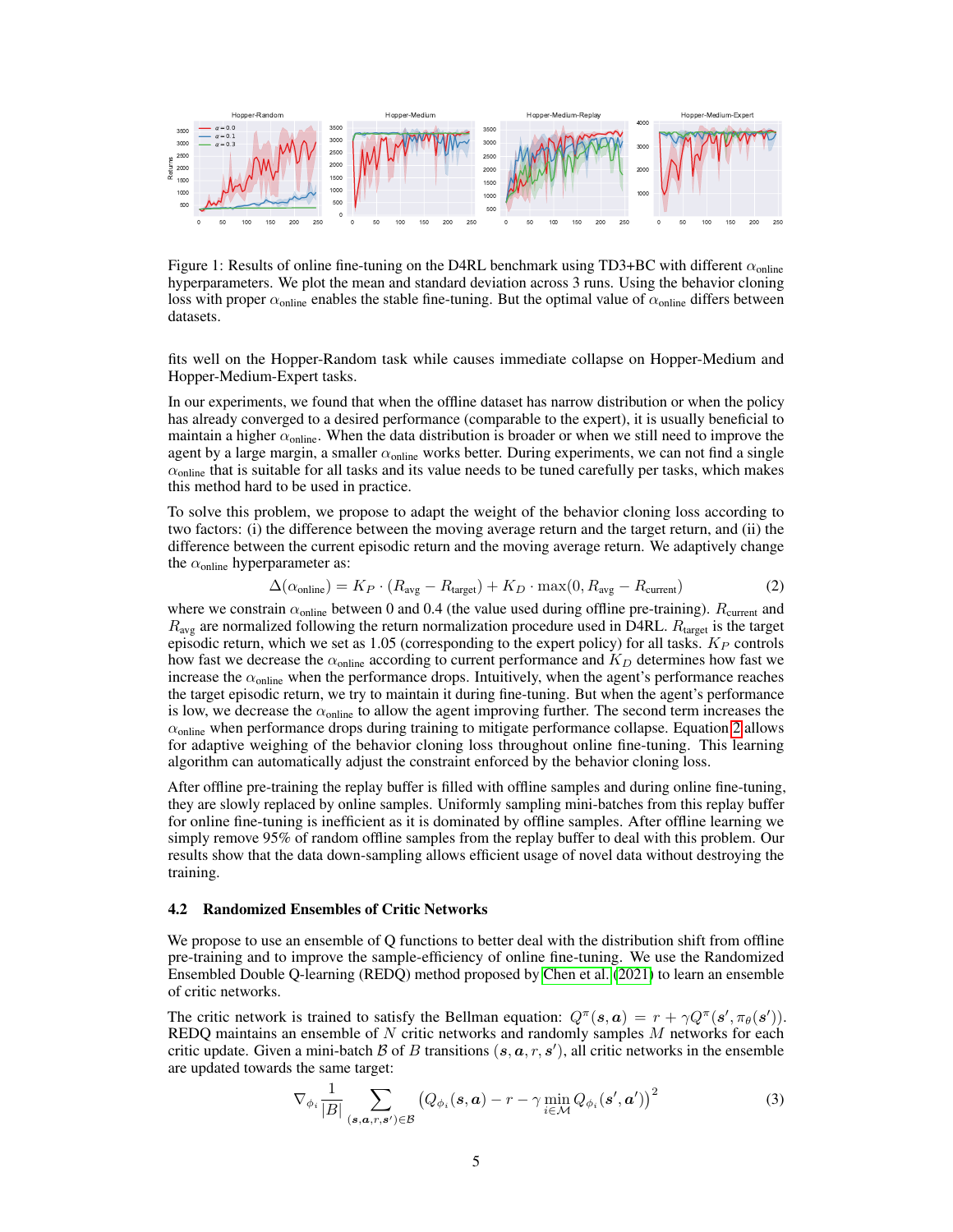Algorithm 1 Offline-to-online RL with adaptive behaviour cloning and ensembles of critic networks

<span id="page-5-1"></span>Initialize REDQ agent with critic parameters  $\phi_1, \dots, \phi_N$  and policy parameters  $\theta$ Initialize target parameters  $\theta' \leftarrow \hat{\theta}$  and  $\phi'_i \leftarrow \phi_i$ , for  $i = 1, ..., N$ Initialize replay buffer  $R$  with offline data  $D$ for  $k = 0$  to  $K$  do Sample mini-batch  $\beta$  of B transitions  $(s, a, r, s')$  from  $\mathcal R$ Update critic parameters  $\phi_1, \ldots, \phi_N$  using Equation [3](#page-4-2) Update actor parameters  $\theta$  using Equation [4](#page-5-0) with  $\alpha = \alpha_{\text{offline}}$ Update target networks  $\theta' \leftarrow \tau \bar{\theta} + (1 - \tau)\theta'$  and  $\phi'_i \leftarrow \tau \phi_i + (1 - \tau)\phi'_i$ end for Randomly remove 95% of offline samples from R Initialize  $\alpha_{\text{online}} = \alpha_{\text{offline}}$ Initialize  $R_{\text{current}}$  and  $R_{\text{last}}$  to store the return of current and previous episodes Initialize environment for online fine-tuning for every training episode do for  $t = 0$  to T do Act with exploration noise  $a_t \sim \pi_\theta(s_t) + \mathcal{N}(0, \sigma_{\text{expl}})$ Observe next state  $s_{t+1}$  and reward  $r_t$ Add  $(\boldsymbol{s}_t, \boldsymbol{a}_t, r_t, \boldsymbol{s}_{t+1})$  to  $\mathcal R$ for  $g = 0$  to  $G$  do Sample mini-batch  $\beta$  of B transitions  $(s, a, r, s')$  from  $\mathcal R$ Update critic parameters  $\phi_1, \ldots, \phi_N$  using Equation [3](#page-4-2) Update actor parameters  $\theta$  using Equation [4](#page-5-0) with  $\alpha = \alpha_{\text{online}}$ Update target networks  $\theta' \leftarrow \tau \bar{\theta} + (1 - \tau)\theta'$  and  $\phi'_i \leftarrow \tau \phi_i + (1 - \tau)\phi'_i$ end for end for Set  $R_{\text{last}} = R_{\text{current}}$  and  $R_{\text{current}} = \sum_{t=0}^{T} r_t$ Adapt  $\alpha$ <sub>online</sub> based on  $R_{\text{last}}$  and  $R_{\text{current}}$  using Equation [2](#page-4-1) end for

where M is a random subset of M critic networks and  $a' = \text{clip}(\pi_{\theta}(s_{t+1}) + \epsilon, a_{low}, a_{high})$ . Here  $\epsilon$ is Gaussian exploration noise with standard deviation  $\sigma_{\text{policy}}$  and  $[a_{low}, a_{high}]$  is the action range.

REDQ updates the policy network to maximize the average predictions of the critic networks:

<span id="page-5-0"></span>
$$
\nabla_{\theta} \frac{1}{|B|} \sum_{\boldsymbol{s} \in \mathcal{B}} \frac{1}{N} \sum_{i=1}^N Q_{\phi_i}(\boldsymbol{s}, \pi_{\theta}(\boldsymbol{s})).
$$

We combine this REDO policy update with a behaviour cloning loss (like in Equation [1\)](#page-3-0) for robust learning [\(Fujimoto & Gu, 2021\)](#page-10-1):

$$
\nabla_{\theta} \frac{1}{|B|} \sum_{(\mathbf{s}, \mathbf{a}) \in \mathcal{B}} \frac{1}{N} \sum_{i=1}^{N} \bar{Q}_{\phi_i}(\mathbf{s}, \pi_{\theta}(\mathbf{s})) - \alpha (\pi_{\theta}(\mathbf{s}) - \mathbf{a})^2.
$$
 (4)

We show that this simple modification of ensembling the critic networks (which can be run in parallel) improves offline-to-online learning. We call this algorithm REDQ+AdaptiveBC. Our algorithm is outlined as Algorithm [1.](#page-5-1)

## 5 Experiments

## 5.1 Online Fine-tuning on D4RL Benchmark

The goal of our experiments is to evaluate the stability and sample-efficiency of the proposed algorithm on online fine-tuning after offline pre-training on datasets of different quality. We evaluate our algorithm on online fine-tuning after offline pre-training on the D4RL benchmark [\(Fu et al., 2020\)](#page-10-17). D4RL includes three locomotion environments (halfcheetah, hopper, and walker) implemented in the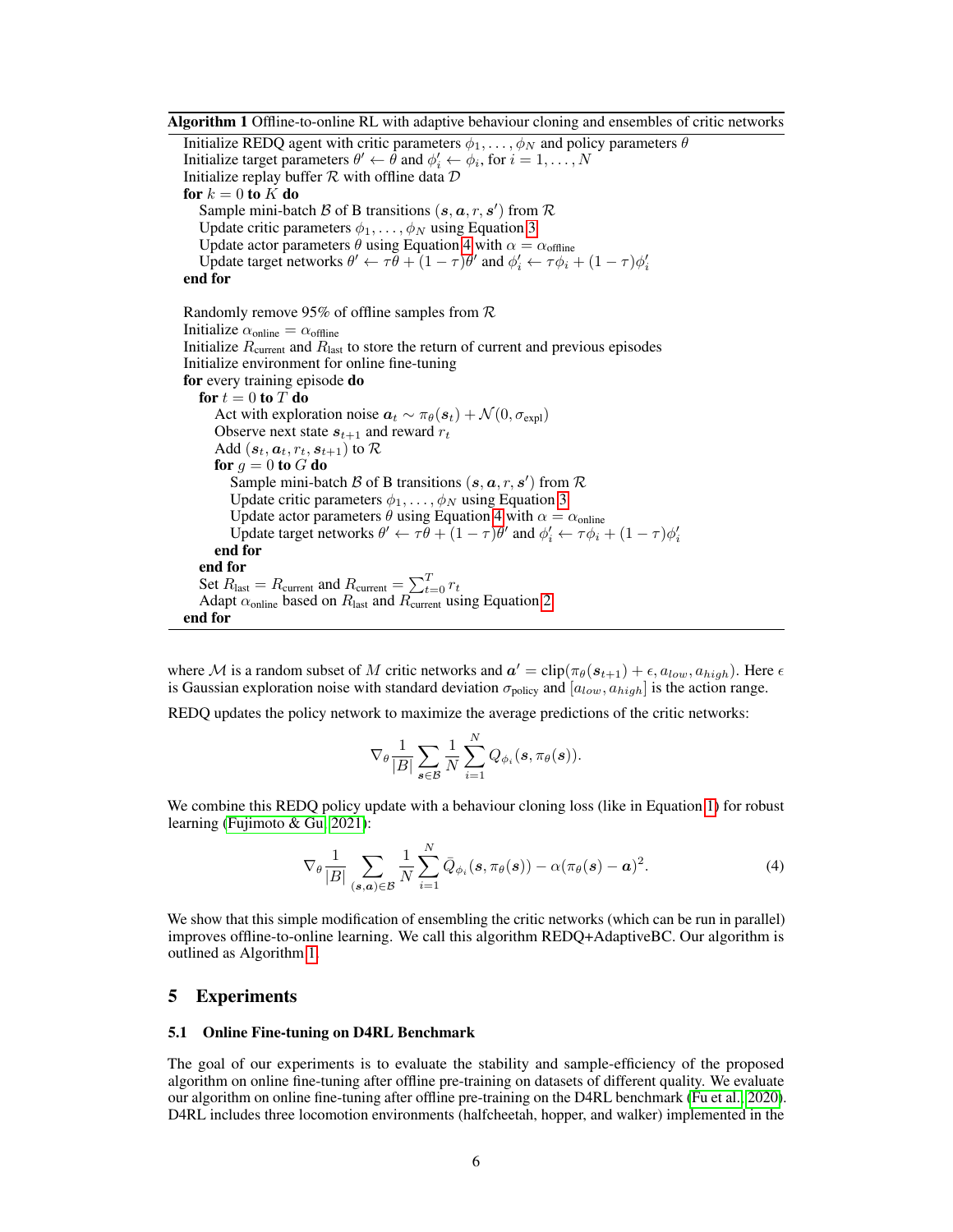

<span id="page-6-0"></span>Figure 2: Results of online fine-tuning on the D4RL benchmark. We plot the mean and standard deviation across 5 runs. Our REDQ+AdaptiveBC method attains performance competitive to the state-of-the-art. Our method is able to consistently improve the pre-trained agent during fine-tuning without suffering from dramatic performance collapse at the beginning of training.

MuJoCo simulator [\(Todorov et al., 2012\)](#page-12-7), wrapped in OpenAI Gym API [\(Brockman et al., 2016\)](#page-10-18). D4RL provides five different offline datasets for each task: Random, Medium, Medium-Replay, Medium-Expert, and Expert. The Random datasets are collected by random policies, Medium datasets are collected by an early-stopped soft actor-critic (SAC) [\(Haarnoja et al., 2018\)](#page-10-5) agent with mediumlevel performance, Medium-Replay datasets consist of all samples in the replay buffer after training a medium-level agent, Medium-Expert datasets are mixed with expert demonstrations and sub-optimal demonstrations from a medium-level agent, and Expert datasets are expert demonstrations. The "expert" in these datasets is a fully trained soft-actor critic agent. We ignore the Expert datasets in this paper as offline RL algorithms already achieve expert-level performance on these tasks and there is little to no benefit in online fine-tuning.

In Figure [2,](#page-6-0) we compare our REDQ+AdaptiveBC algorithm with two state-of-the-art offline-to-online RL algorithms (AWAC and Balanced Replay) and two baseline methods (TD3-ft and REDQ):

- Advantage Weighted Actor-Critic (AWAC) [\(Nair et al., 2020\)](#page-11-3) is an actor-critic method for offline-to-online RL that implicitly constraints the policy network to stay close to the behavior policy. We produce the results for AWAC using code taken from [https:](https://github.com/ikostrikov/jaxrl) [//github.com/ikostrikov/jaxrl](https://github.com/ikostrikov/jaxrl).
- Balanced Replay [\(Lee et al., 2021\)](#page-11-15) is an offline-to-online RL method that prioritizes near-onpolicy samples from the replay buffer. This method also uses an ensemble of Q functions to prevent overestimation of Q values in the initial stages of online fine-tuning. We reproduced the results for this method using our own implementation. For a fair comparison, we base our implementation on TD3+BC (instead of CQL originally used by [Lee et al.](#page-11-15) [\(2021\)](#page-11-15)) while ensuring that we are able to reproduce the original results.
- TD3-ft is the standard TD3 algorithm [\(Fujimoto et al., 2018\)](#page-10-2) that was pre-trained offline using TD3+BC [\(Fujimoto & Gu, 2021\)](#page-10-1).
- REDO (scratch) [\(Chen et al., 2021\)](#page-10-3) is an RL method trained from scratch, without any access to the offline data. This baseline emphasizes the importance of offline pre-training and online fine-tuning. We base our REDQ implementation on TD3 (instead of SAC used by [Chen et al.](#page-10-3) [\(2021\)](#page-10-3)) for compatibility with TD3+BC.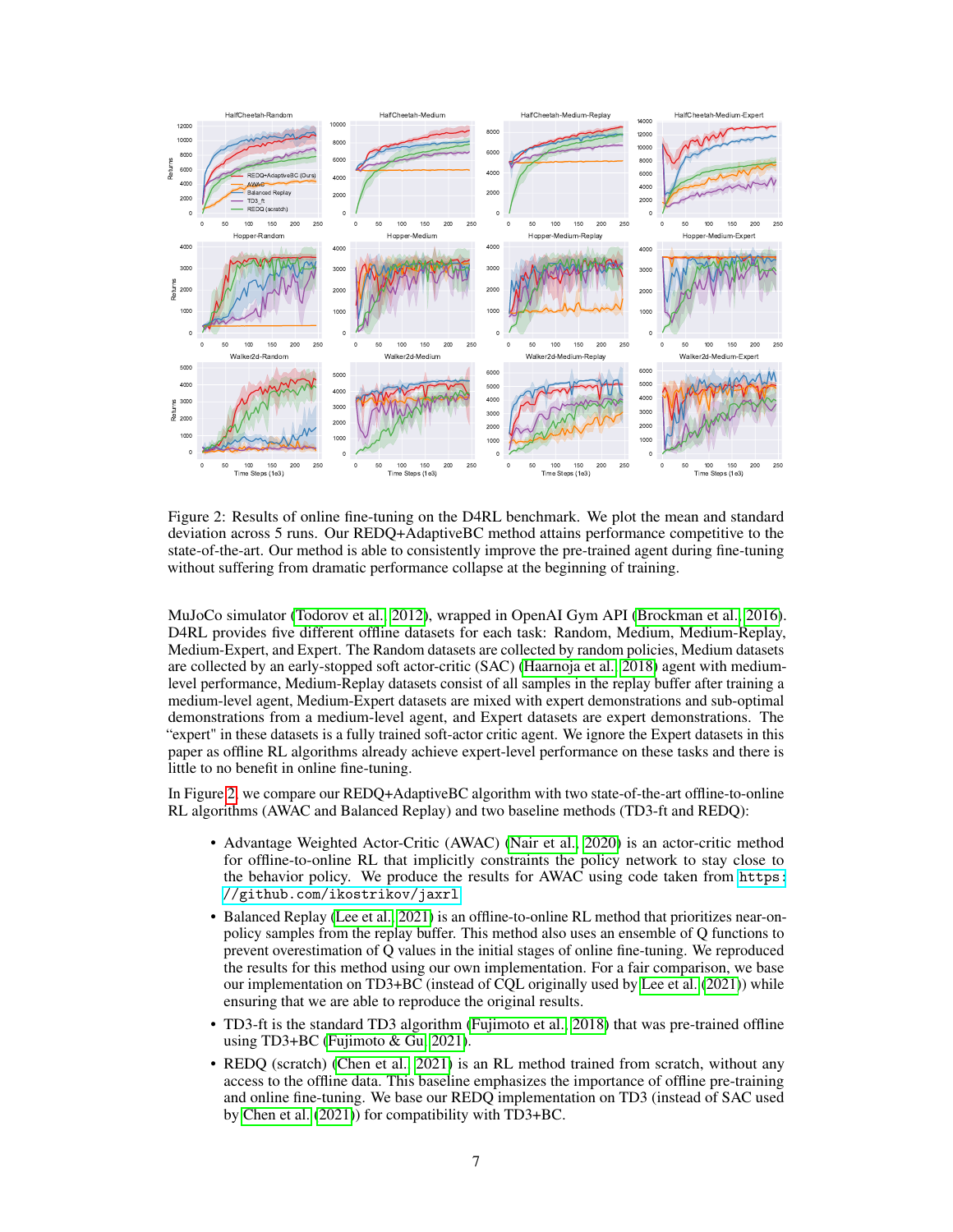

<span id="page-7-0"></span>Figure 3: Comparison of online fine-tuning performance of REDQ agent with and without adaptive behavioal cloning term. We plot the mean and standard deviation across 3 runs. Our method successfully avoid the performance collapse during fine-tuning.

All methods (except AWAC) are implemented on top of TD3 and are run from the same codebase for a fair comparison. For simplicity, we do not perform any state normalization like in the original TD3+BC implementation [\(Fujimoto & Gu, 2021\)](#page-10-1).

During offline pre-training, all algorithms are pre-trained on the offline dataset for one million gradient steps. After pre-training, we fine-tune the agents for 250,000 time steps by interacting with the environment. We evaluate the agent every 5000 time steps and each evaluation consists of 10 episodes. We attain performance competitive to the state-of-the-art in this benchmark with our method stably improving the performance during online fine-tuning.

Our method consistently improves the pre-trained policy and outperforms or matches other methods on all tasks, among different environments and different datasets. More importantly, our method does not collapse dramatically on all three Medium-Expert tasks. We significantly outperform REDQ on all tasks, which demonstrates that we considerably benefit from offline pre-training. TD3-ft is able to improve from online fine-tuning but suffers from significant performance drops due to the sudden distribution shift and the learning progress is slow due to the replay buffer being dominated by offline samples.

Both Balanced Replay and our method (REDQ+AdaptiveBC) use an ensemble of 10 Q networks, but in different ways. Balanced Replay maintains a pair of five ensemble networks, average the predictions across each of the five networks and then takes the minimum of the averages as the final prediction. In our method, we simply consider the average of all 10 networks as the prediction but randomly sample a pair of Q networks to compute the critic targets (Equation [3\)](#page-4-2). We show that this simple modification enables stable and sample-efficient online fine-tuning without the need for any complex sampling scheme from the replay buffer.

Similar to prior works [\(Fujimoto & Gu, 2021\)](#page-10-1), we use feed-forward networks with two hidden layers as actor and critic networks for all the methods. We use a batch size of 256 to train the network for all methods, except for AWAC where we use a larger batch size of 1024 [\(Nair et al., 2020\)](#page-11-3). During offline learning, we use  $\alpha_{\text{offline}} = 0.4$  for all tasks, except Walker-Random where we use  $\alpha_{\text{offline}} = 100$  since the dataset has a very narrow distribution. We list all the hyperparameters used in our experiments in Table [1](#page-13-0) in the Appendix.

## 5.2 Experiments on Dexterous Manipulation Tasks

To demonstrate that our proposed method can be used to solve more challenging tasks, we test it on four dexterous manipulation tasks [\(Rajeswaran et al., 2017\)](#page-11-14) in the D4RL benchmark: Hammer, Pen, Relocate, and Door. In this section, we evaluate our algorithm on the Expert dataset of the four tasks, each composed of one million expert data from a fine-tuned RL policy. We first tune TD3\_BC for offline pre-training on these tasks. We increase the  $\alpha_{offline}$  from 0.4 to 8, and correspondingly increase the initial  $\alpha_{online}$ ,  $K_p$ ,  $K_d$  by the same factor of 20. The online fine-tuning performance of our method with and without the adaptive behavior cloning term is shown in Figure [3.](#page-7-0) We observe that the performance of the REDQ agent immediately collapses but the proposed adaptive behavior cloning method is able to successfully prevent this.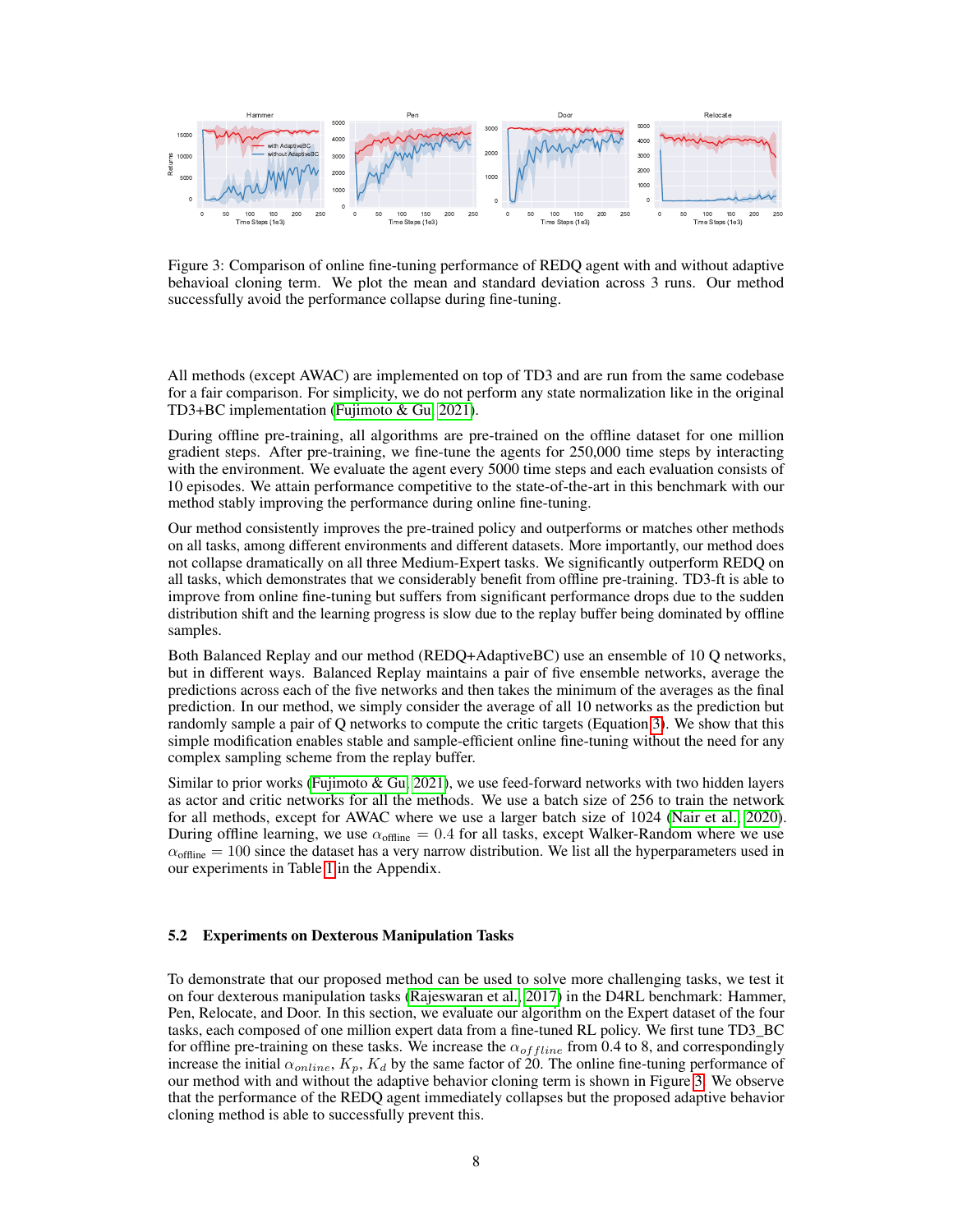

<span id="page-8-0"></span>Figure 4: Comparison of results with automatically tuned  $\alpha_{\text{online}}$  and carefully picked results. It shows that our proposed method can effectively find the suitable  $\alpha_{\text{online}}$  for all tasks.

## 5.3 Algorithmic Investigations

**Adaptive Weighing of**  $\alpha_{\text{online}}$ : To evaluate whether the proposed method can correctly select a good  $\alpha_{\text{online}}$  for stable online fine-tuning, in Figure [4,](#page-8-0) we compare the results obtained with the automatically tuned  $\alpha_{\text{online}}$  with manually tuned results. To manually tune the  $\alpha_{\text{online}}$ , for each domain and each dataset, we do a grid search on  $\alpha_{\text{online}}$  over [0.0, 0.1, 0.2, 0.3] and pick the best  $\alpha_{\text{online}}$ separately for each task.

We can see that with manually tuned  $\alpha_{\text{online}}$ , our method consistently outperformances or matches other methods in Figure [2.](#page-6-0) Our results with automatically tuned  $\alpha_{\text{online}}$  are slightly worse than manually tuned results on HalfCheetah-Random and Hopper-Medium-Replay tasks. However, our method successfully find the similar  $\alpha_{\text{online}}$  on Halfcheetah tasks as we manually selected after roughly 10-15 episodes. On the rest tasks, our automatically tuned results are competitive to the carefully picked results but saving lots of labor and computational resources.

Offline Dataset Downsampling: Balanced Replay [\(Lee et al., 2021\)](#page-11-15) trains a neural network to estimate the priority of samples from offline data and online data. In their methods, three replay buffer need to be maintained: offline dataset (0.1-2M samples), online dataset (0.25M samples) and a prioritized replay buffer (0.35M-2.25M samples) [\(Schaul et al., 2015\)](#page-11-18), making it memory consuming (0.7M-4.5M samples). Our method simply dowsamples the offline dataset by 95%, thus, our method only maintains one replay buffer to store online data but is prefilled with 0.05M offline data points, roughly saves  $65\% - 95\%$  memory. However, our results show that dataset downsampling combined with the adaptive behavioral cloning term is enough to avoid performance collapse and consistently improve the pre-trained policy.

We compare two different downsampling methods, random sampling and prioritized sampling, as well as different downsampling ratios, shown in Figure [5.](#page-9-2) To achieve prioritized sampling, we simply retain trajectories with higher episodic returns. Our results show that a proper downsampling ratio is important to achieve good performance. Retaining all offline data hurts the performance, even for the Medium-Expert dataset. Dataset downsampling is even important when the data quality of the offline data is not good enough, such as when the dataset is collected by a random policy since it allows the agent to effectively sample the novel data encountered during fine-tuning. Unlike the downsampling ratio, different sampling methods do not influence much in our experiments.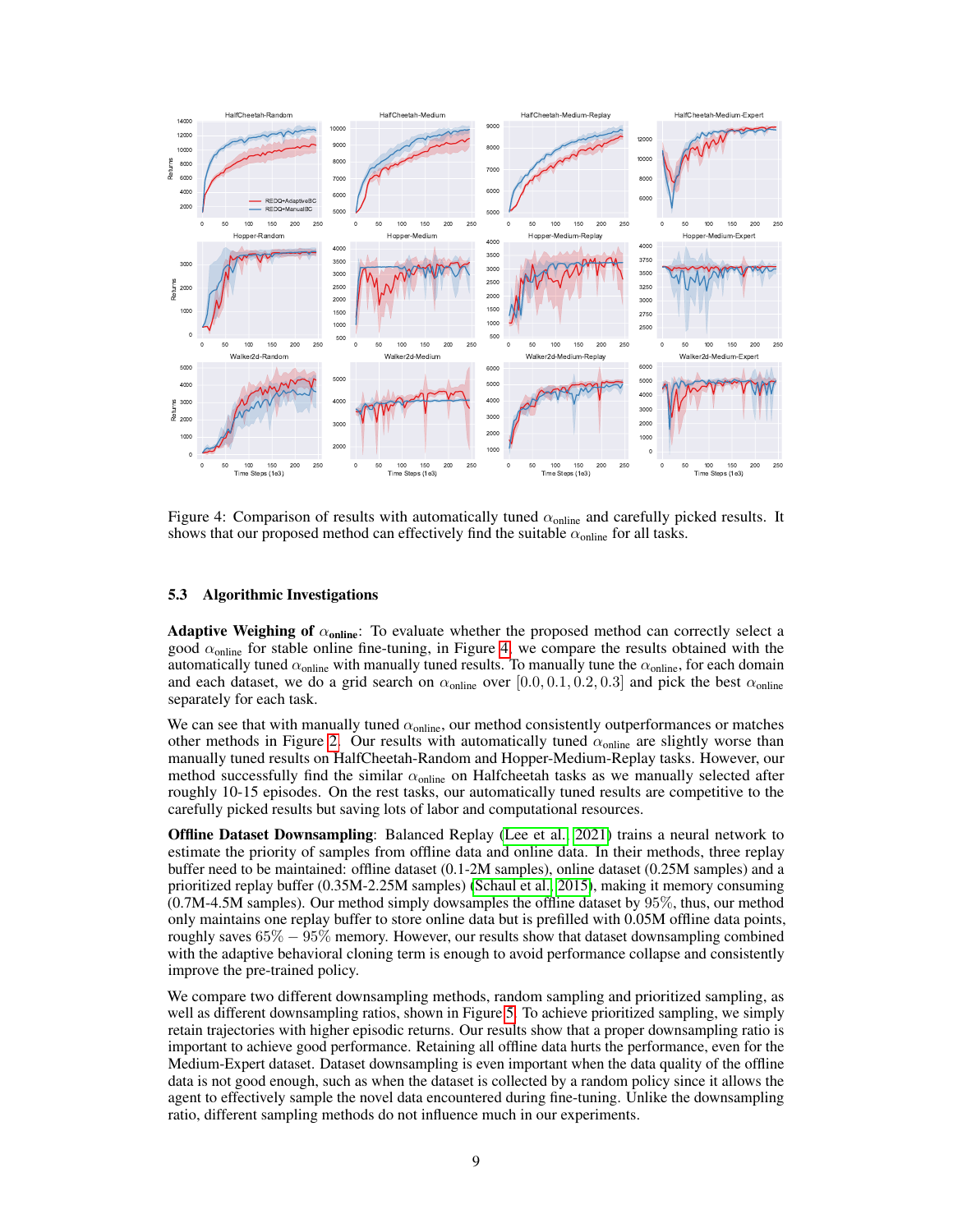

<span id="page-9-2"></span>Figure 5: Comparison of different sampling methods and different downsampling ratios. We plot the mean and standard deviation across 3 runs. Downsampling enables effective usage of novel data encountered during fine-tuning.



<span id="page-9-3"></span>Figure 6: Comparison of usages of ensembles on the hopper domain. We plot the mean and standard deviation across 3 runs. Randomized ensembled double Q-Learning stabilizes the training, but it is not necessary to avoid performance collapse during fine-tuning.

Usage of Ensembles In our experiments, we use ensembles to represent the critic network. In Figure [6,](#page-9-3) we compare the online fine-tuning performance with and without ensembles. We also compare two different ways of using an ensemble: (i) taking a minimum across all the Q networks in the ensemble (Minimum), and (ii) taking a minimum across a random pair of Q networks in the ensemble (REDQ). Our results show that using ensembles is not necessary to avoid performance collapse, however, it stabilizes training in most cases. We observe that calculating the target Q values with randomly sampled Q predictions in REDQ is crucial when using an ensemble.

# 6 Conclusion

We consider the problem of offline-to-online RL where an agent is first pre-trained on offline data (collected by a possibly unknown behavior policy) and the agent is then fine-tuned online by interacting with the environment. This is desirable as pre-trained agents may have limited performance depending on the quality of the offline dataset. Offline-to-online RL is challenging due to the sudden distribution shift from offline data to online data, and also the constraints enforced by offline RL algorithms (such as a behavior cloning loss) during pre-training. In this paper, we propose a simple mechanism to adaptively weight a behavior cloning loss during online fine-tuning, based on agent performance and training stability. We demonstrate that a randomized ensemble further helps to deal with these challenges to enable sample-efficient online fine-tuning performance. We attain performance competitive to the state-of-the-art online fine-tuning methods on locomotion and dexterous manipulation tasks in the popular D4RL benchmark.

# References

- <span id="page-9-0"></span>Rishabh Agarwal, Dale Schuurmans, and Mohammad Norouzi. An optimistic perspective on offline reinforcement learning. In *International Conference on Machine Learning*, pp. 104–114. PMLR, 2020.
- <span id="page-9-1"></span>Anurag Ajay, Aviral Kumar, Pulkit Agrawal, Sergey Levine, and Ofir Nachum. Opal: Offline primitive discovery for accelerating offline reinforcement learning. *arXiv preprint arXiv:2010.13611*, 2020.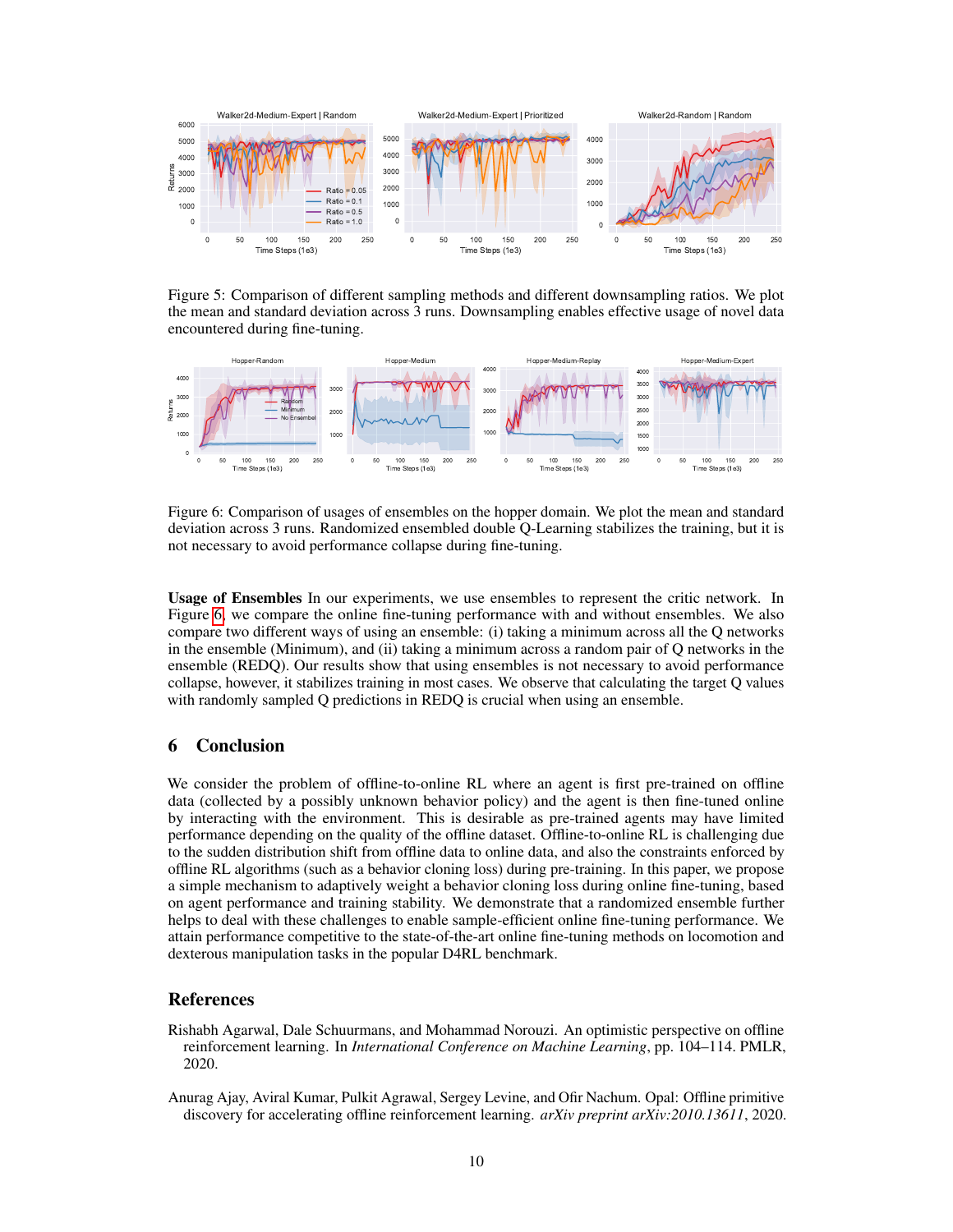- <span id="page-10-14"></span>Oron Anschel, Nir Baram, and Nahum Shimkin. Averaged-DQN: Variance reduction and stabilization for deep reinforcement learning. In *International conference on machine learning*, pp. 176–185. PMLR, 2017.
- <span id="page-10-15"></span>Arthur Argenson and Gabriel Dulac-Arnold. Model-based offline planning. *arXiv preprint arXiv:2008.05556*, 2020.
- <span id="page-10-16"></span>Philip Ball, Jack Parker-Holder, Aldo Pacchiano, Krzysztof Choromanski, and Stephen Roberts. Ready policy one: World building through active learning. In *International Conference on Machine Learning*, pp. 591–601. PMLR, 2020.
- <span id="page-10-18"></span>Greg Brockman, Vicki Cheung, Ludwig Pettersson, Jonas Schneider, John Schulman, Jie Tang, and Wojciech Zaremba. OpenAI Gym. *arXiv preprint arXiv:1606.01540*, 2016.
- <span id="page-10-3"></span>Xinyue Chen, Che Wang, Zijian Zhou, and Keith W Ross. Randomized ensembled double Q-learning: Learning fast without a model. In *International Conference on Learning Representations*, 2021.
- <span id="page-10-12"></span>Kurtland Chua, Roberto Calandra, Rowan McAllister, and Sergey Levine. Deep reinforcement learning in a handful of trials using probabilistic dynamics models. *arXiv preprint arXiv:1805.12114*, 2018.
- <span id="page-10-4"></span>Thomas Degris, Martha White, and Richard S Sutton. Off-policy actor-critic. *arXiv preprint arXiv:1205.4839*, 2012.
- <span id="page-10-8"></span>Jacob Devlin, Ming-Wei Chang, Kenton Lee, and Kristina Toutanova. Bert: Pre-training of deep bidirectional transformers for language understanding. *arXiv preprint arXiv:1810.04805*, 2018.
- <span id="page-10-7"></span>Jeff Donahue, Yangqing Jia, Oriol Vinyals, Judy Hoffman, Ning Zhang, Eric Tzeng, and Trevor Darrell. Decaf: A deep convolutional activation feature for generic visual recognition. In *International conference on machine learning*, pp. 647–655. PMLR, 2014.
- <span id="page-10-11"></span>Stefan Faußer and Friedhelm Schwenker. Neural network ensembles in reinforcement learning. *Neural Processing Letters*, 41(1):55–69, 2015.
- <span id="page-10-17"></span>Justin Fu, Aviral Kumar, Ofir Nachum, George Tucker, and Sergey Levine. D4RL: Datasets for deep data-driven reinforcement learning, 2020.
- <span id="page-10-1"></span>Scott Fujimoto and Shixiang Shane Gu. A minimalist approach to offline reinforcement learning. *arXiv preprint arXiv:2106.06860*, 2021.
- <span id="page-10-2"></span>Scott Fujimoto, Herke Hoof, and David Meger. Addressing function approximation error in actorcritic methods. In *International Conference on Machine Learning*, pp. 1587–1596. PMLR, 2018.
- <span id="page-10-0"></span>Scott Fujimoto, David Meger, and Doina Precup. Off-policy deep reinforcement learning without exploration. In *International Conference on Machine Learning*, pp. 2052–2062. PMLR, 2019.
- <span id="page-10-9"></span>Abhishek Gupta, Vikash Kumar, Corey Lynch, Sergey Levine, and Karol Hausman. Relay policy learning: Solving long-horizon tasks via imitation and reinforcement learning. *arXiv preprint arXiv:1910.11956*, 2019.
- <span id="page-10-5"></span>Tuomas Haarnoja, Aurick Zhou, Kristian Hartikainen, George Tucker, Sehoon Ha, Jie Tan, Vikash Kumar, Henry Zhu, Abhishek Gupta, Pieter Abbeel, et al. Soft actor-critic algorithms and applications. *arXiv preprint arXiv:1812.05905*, 2018.
- <span id="page-10-13"></span>Michael Janner, Justin Fu, Marvin Zhang, and Sergey Levine. When to trust your model: Model-based policy optimization. *arXiv preprint arXiv:1906.08253*, 2019.
- <span id="page-10-10"></span>Dmitry Kalashnikov, Alex Irpan, Peter Pastor, Julian Ibarz, Alexander Herzog, Eric Jang, Deirdre Quillen, Ethan Holly, Mrinal Kalakrishnan, Vincent Vanhoucke, et al. Qt-opt: Scalable deep reinforcement learning for vision-based robotic manipulation. *arXiv preprint arXiv:1806.10293*, 2018.
- <span id="page-10-6"></span>Rahul Kidambi, Aravind Rajeswaran, Praneeth Netrapalli, and Thorsten Joachims. Morel: Modelbased offline reinforcement learning. *arXiv preprint arXiv:2005.05951*, 2020.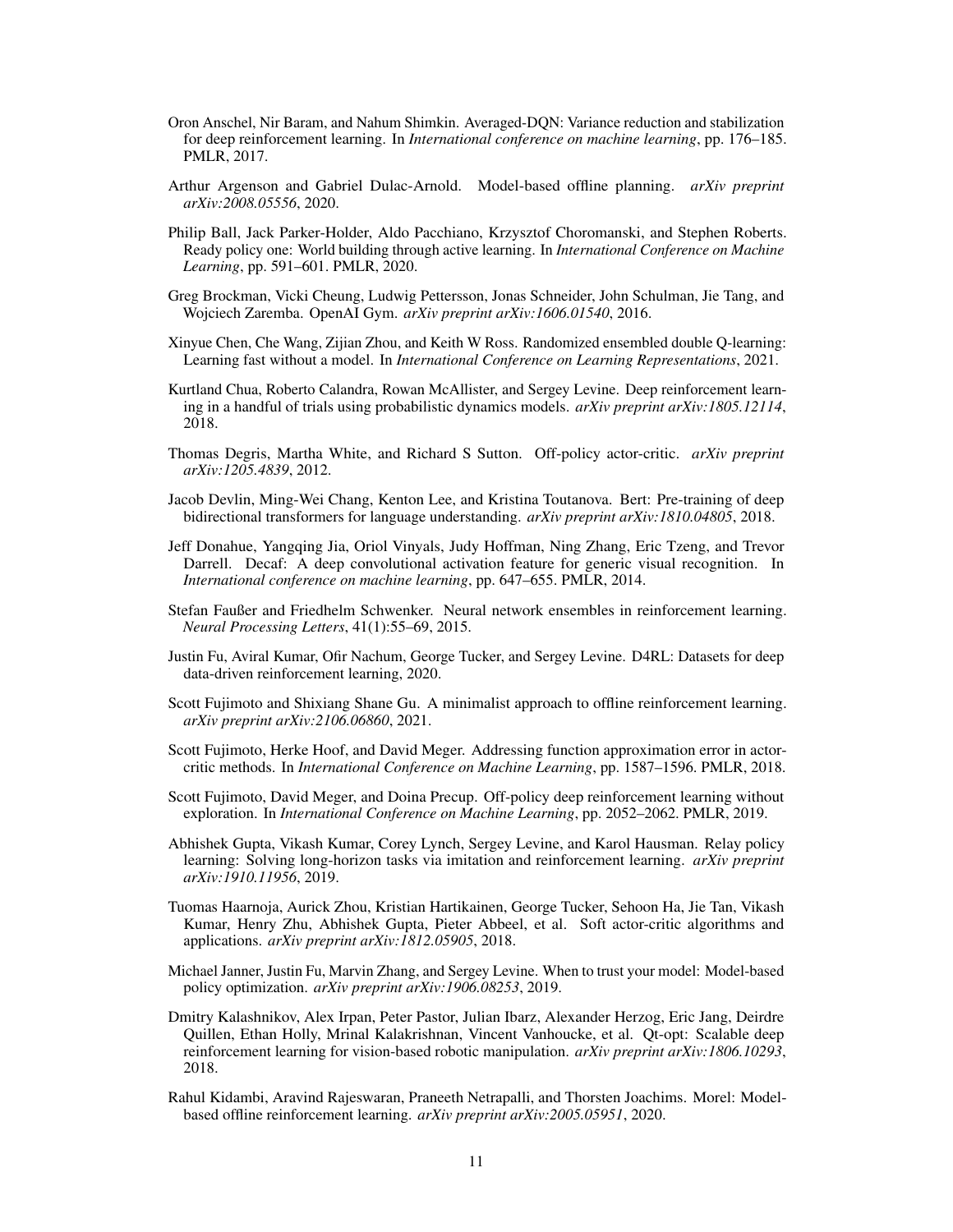- <span id="page-11-9"></span>Vijay R Konda and John N Tsitsiklis. Actor-critic algorithms. In *Advances in neural information processing systems*, pp. 1008–1014, 2000.
- <span id="page-11-1"></span>Ilya Kostrikov, Rob Fergus, Jonathan Tompson, and Ofir Nachum. Offline reinforcement learning with fisher divergence critic regularization. In *International Conference on Machine Learning*, pp. 5774–5783. PMLR, 2021.
- <span id="page-11-5"></span>Aviral Kumar, Justin Fu, George Tucker, and Sergey Levine. Stabilizing off-policy q-learning via bootstrapping error reduction. *arXiv preprint arXiv:1906.00949*, 2019.
- <span id="page-11-0"></span>Aviral Kumar, Aurick Zhou, George Tucker, and Sergey Levine. Conservative Q-learning for offline reinforcement learning. *arXiv preprint arXiv:2006.04779*, 2020.
- <span id="page-11-17"></span>Qingfeng Lan, Yangchen Pan, Alona Fyshe, and Martha White. Maxmin Q-learning: Controlling the estimation bias of Q-learning. In *International Conference on Learning Representations*, 2020.
- <span id="page-11-4"></span>Sascha Lange, Thomas Gabel, and Martin Riedmiller. Batch reinforcement learning. In *Reinforcement learning*, pp. 45–73. Springer, 2012.
- <span id="page-11-15"></span>Seunghyun Lee, Younggyo Seo, Kimin Lee, Pieter Abbeel, and Jinwoo Shin. Offline-toonline reinforcement learning via balanced replay and pessimistic q-ensemble. *arXiv preprint arXiv:2107.00591*, 2021.
- <span id="page-11-7"></span>Sergey Levine, Aviral Kumar, George Tucker, and Justin Fu. Offline reinforcement learning: Tutorial, review, and perspectives on open problems. *arXiv preprint arXiv:2005.01643*, 2020.
- <span id="page-11-11"></span>Timothy P Lillicrap, Jonathan J Hunt, Alexander Pritzel, Nicolas Heess, Tom Erez, Yuval Tassa, David Silver, and Daan Wierstra. Continuous control with deep reinforcement learning. *arXiv preprint arXiv:1509.02971*, 2015.
- <span id="page-11-12"></span>Volodymyr Mnih, Koray Kavukcuoglu, David Silver, Andrei A Rusu, Joel Veness, Marc G Bellemare, Alex Graves, Martin Riedmiller, Andreas K Fidjeland, Georg Ostrovski, et al. Human-level control through deep reinforcement learning. *nature*, 518(7540):529–533, 2015.
- <span id="page-11-6"></span>Ofir Nachum, Yinlam Chow, Bo Dai, and Lihong Li. Dualdice: Behavior-agnostic estimation of discounted stationary distribution corrections. *arXiv preprint arXiv:1906.04733*, 2019.
- <span id="page-11-3"></span>Ashvin Nair, Murtaza Dalal, Abhishek Gupta, and Sergey Levine. Accelerating online reinforcement learning with offline datasets. *arXiv preprint arXiv:2006.09359*, 2020.
- <span id="page-11-16"></span>Ian Osband, Charles Blundell, Alexander Pritzel, and Benjamin Van Roy. Deep exploration via bootstrapped dqn. *Advances in neural information processing systems*, 29:4026–4034, 2016.
- <span id="page-11-8"></span>Xue Bin Peng, Aviral Kumar, Grace Zhang, and Sergey Levine. Advantage-weighted regression: Simple and scalable off-policy reinforcement learning. *arXiv preprint arXiv:1910.00177*, 2019.
- <span id="page-11-14"></span>Aravind Rajeswaran, Vikash Kumar, Abhishek Gupta, Giulia Vezzani, John Schulman, Emanuel Todorov, and Sergey Levine. Learning complex dexterous manipulation with deep reinforcement learning and demonstrations. *arXiv preprint arXiv:1709.10087*, 2017.
- <span id="page-11-18"></span>Tom Schaul, John Quan, Ioannis Antonoglou, and David Silver. Prioritized experience replay. *arXiv preprint arXiv:1511.05952*, 2015.
- <span id="page-11-13"></span>Ali Sharif Razavian, Hossein Azizpour, Josephine Sullivan, and Stefan Carlsson. Cnn features off-the-shelf: an astounding baseline for recognition. In *Proceedings of the IEEE conference on computer vision and pattern recognition workshops*, pp. 806–813, 2014.
- <span id="page-11-2"></span>Noah Siegel, Jost Tobias Springenberg, Felix Berkenkamp, Abbas Abdolmaleki, Michael Neunert, Thomas Lampe, Roland Hafner, Nicolas Heess, and Martin Riedmiller. Keep doing what worked: Behavior modelling priors for offline reinforcement learning. In *International Conference on Learning Representations*, 2020.
- <span id="page-11-10"></span>David Silver, Guy Lever, Nicolas Heess, Thomas Degris, Daan Wierstra, and Martin Riedmiller. Deterministic policy gradient algorithms. In *International conference on machine learning*, pp. 387–395. PMLR, 2014.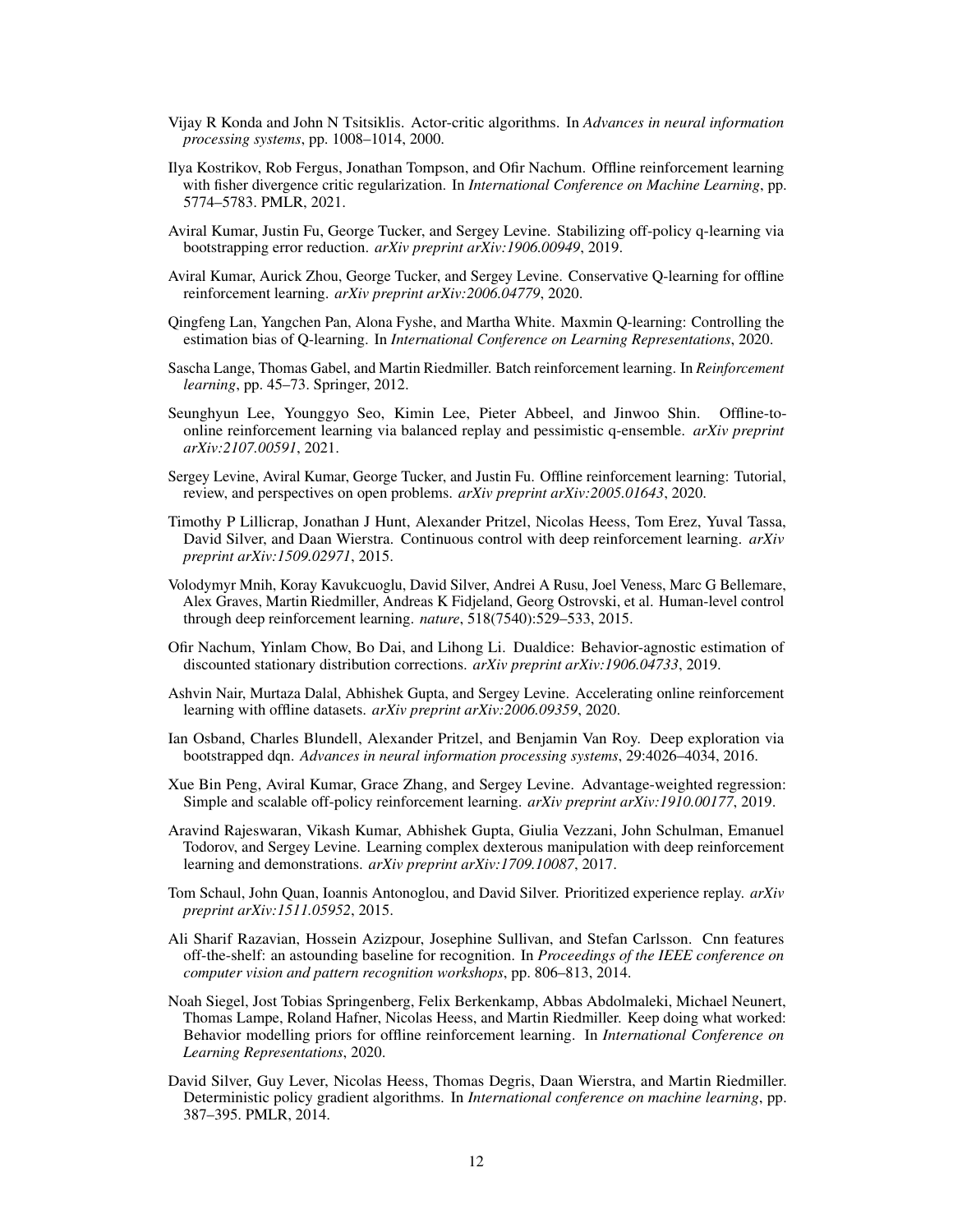- <span id="page-12-5"></span>David Silver, Aja Huang, Chris J Maddison, Arthur Guez, Laurent Sifre, George Van Den Driessche, Julian Schrittwieser, Ioannis Antonoglou, Veda Panneershelvam, Marc Lanctot, et al. Mastering the game of go with deep neural networks and tree search. *nature*, 529(7587):484–489, 2016.
- <span id="page-12-0"></span>Avi Singh, Albert Yu, Jonathan Yang, Jesse Zhang, Aviral Kumar, and Sergey Levine. Cog: Connecting new skills to past experience with offline reinforcement learning. *arXiv preprint arXiv:2010.14500*, 2020.
- <span id="page-12-7"></span>Emanuel Todorov, Tom Erez, and Yuval Tassa. Mujoco: A physics engine for model-based control. In *2012 IEEE/RSJ International Conference on Intelligent Robots and Systems*, pp. 5026–5033. IEEE, 2012.
- <span id="page-12-4"></span>Joseph Turian, Lev Ratinov, and Yoshua Bengio. Word representations: a simple and general method for semi-supervised learning. In *Proceedings of the 48th annual meeting of the association for computational linguistics*, pp. 384–394, 2010.
- <span id="page-12-1"></span>Yifan Wu, George Tucker, and Ofir Nachum. Behavior regularized offline reinforcement learning. *arXiv preprint arXiv:1911.11361*, 2019.
- <span id="page-12-6"></span>Mengjiao Yang and Ofir Nachum. Representation matters: Offline pretraining for sequential decision making. *arXiv preprint arXiv:2102.05815*, 2021.
- <span id="page-12-3"></span>Jason Yosinski, Jeff Clune, Yoshua Bengio, and Hod Lipson. How transferable are features in deep neural networks? *arXiv preprint arXiv:1411.1792*, 2014.
- <span id="page-12-2"></span>Tianhe Yu, Garrett Thomas, Lantao Yu, Stefano Ermon, James Zou, Sergey Levine, Chelsea Finn, and Tengyu Ma. Mopo: Model-based offline policy optimization. *arXiv preprint arXiv:2005.13239*, 2020.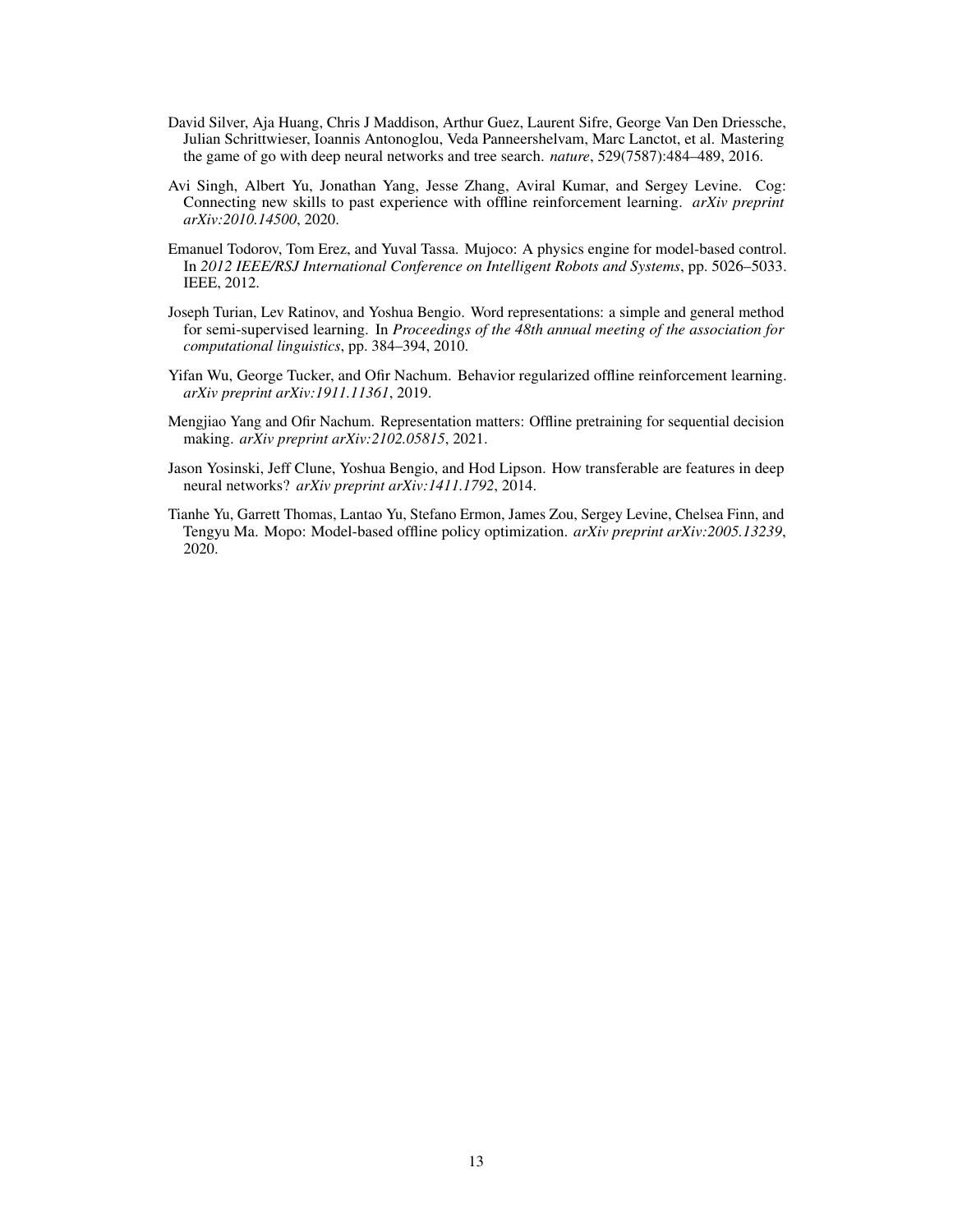<span id="page-13-0"></span>

|              | Hyperparameter              | Value          |
|--------------|-----------------------------|----------------|
| TD3          | Optimizer                   | Adam           |
|              | Learning rate               | $3e-4$         |
|              | Batch size                  | 256            |
|              | Target update rate          | $5e-3$         |
|              | Policy noise std            | 0.1            |
|              | Policy noise clip           | 0.5            |
|              | Policy update frequency     | 2              |
| Architecture | Hidden layers               | 2              |
|              | Hidden units                | 256            |
|              | <b>Activation function</b>  | ReLU           |
| REDO         | Number of networks N        | 10             |
|              | Randomly sampled networks M | $\mathfrak{D}$ |
|              | Number of updates G         | 10             |
| Offline BC   | $\alpha$ <sub>offline</sub> | 0.4            |
| Adaptive BC  | $K_p$                       | $3e-5$         |
|              | $K_d$                       | 1e-4           |

Table 1: Hyperparameters used in our experiments



<span id="page-13-1"></span>Figure 7: Selection of hyperparameters  $K_p$  and  $K_d$  via grid search. We select the  $K_p$  based on the Hopper-Random task and select the  $K_d$  based on Hopper-Medium-Replay and Hopper-Medium-Expert tasks. We plot the mean and standard deviation across 3 runs.

# A Hyperparameters

All the hyperparameters and network architectures used in experiments are listed in Table [1.](#page-13-0)

# **B** Selection of  $K_p$  and  $K_d$

This section shows how to select hyperparameters  $K_p$  and  $K_d$ . In order to decide the value of  $K_p$ , based on the Hopper-Random task, we first fix the  $K_d = 0$ , then use grid search from  $1e - 5$  to 5e − 5. As shown in Figure [7,](#page-13-1) lower  $K_p$  causes the lower policy improvement since the  $\alpha_{online}$ decreases slowly. However, high  $K_p$  may cause the  $\alpha_{online}$  decrease quickly in other tasks, so we choose  $K_p = 3e - 5$  in our experiments. In order to decide the  $K_d$ , based on hopper-medium-replay and hopper-medium-expert tasks, we first fix  $K_p = 3e - 5$  (selected from the last step), and then do grid search over [5e-5, 1e-4, 1.5e-4, 2e-4, w.5e-4]. The results show that our method is robust with respect to  $K_d$ , but  $K_d = 5e - 5$  has worse performance on the Hopper-Medium-Expert experiment, so we choose  $K_d = 1e - 4$ .

# C Dependency of the Target Return

In order to change the  $\alpha_{online}$ , we assume the prior knowledge of the target return, obtained by the expert SAC agent. This is a reasonable assumption in some applications, however, in some real world